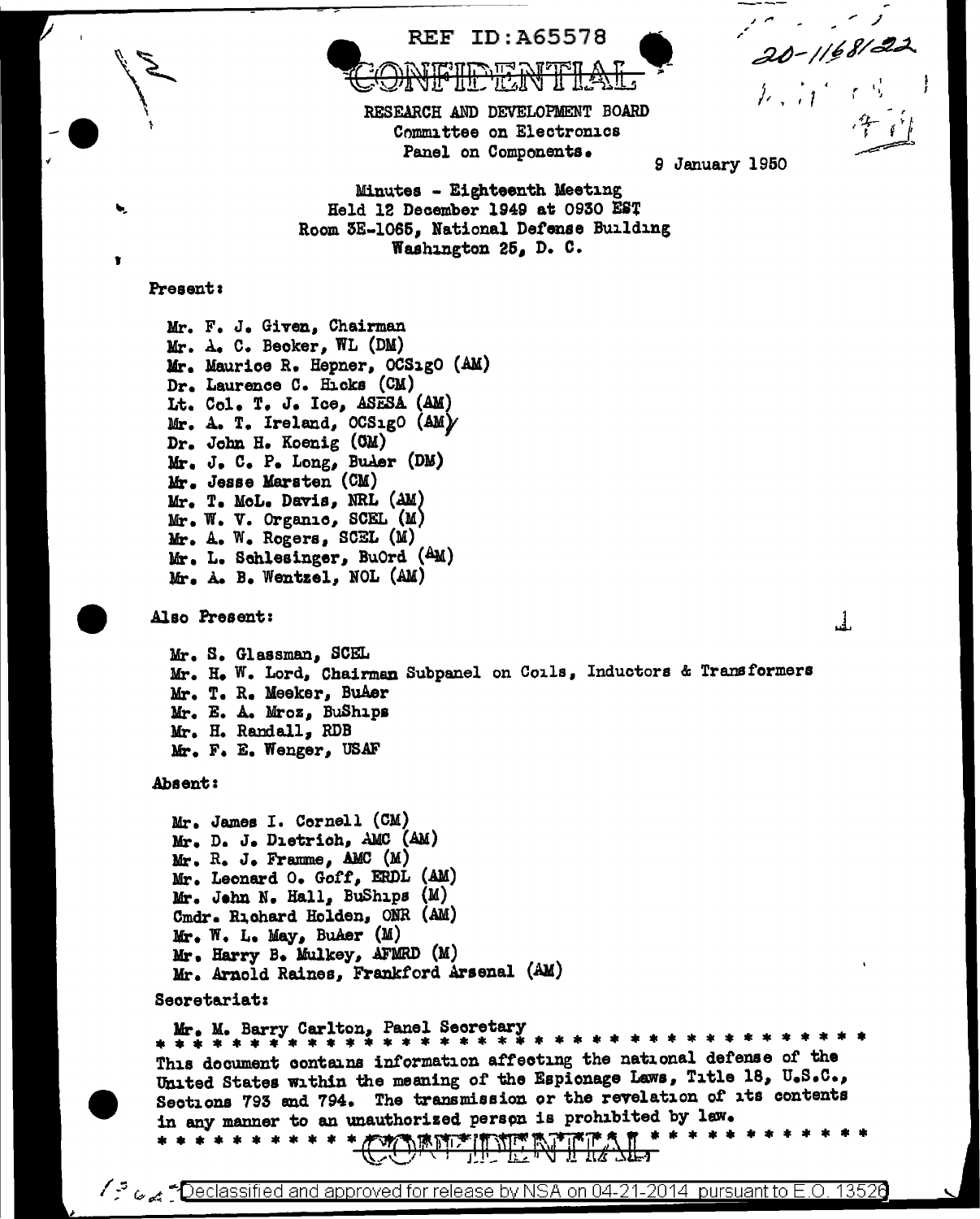

- 1. Approval of Minutes The minutes of the seventeenth meeting were approved as written.
- 2. Approval of Proposed Membership

The Chairman weleomed Lt. Col. Thew J. Ice, representing the Armed Services Electro-Standards Agency, to the Panel.

The Panel noted the approval, by the Steering Committee, of the nominations for membership on the Subpanels.

## \$. Master Plan for Components

J. H. Koenig, Chairman of the Ad Hoo Group appointed to study a plan for the adoption of a common code and pattern for use in the Master Plan for Components, discussed the details of the problem. Employment of various types of codes by the Subpanels for their specific needs resulted in complications for unification of coding necessary for a possible single Master Plan Chart. Dr. Koenig suggested that the scheme adopted by the Subpanel on Electro-Mechanical Devices be pursued by other Subpanels in the modification of their present Charts in an attempt to attain a common basis. S. Glassman, Chairman of the Subpanel on Electro-Mechanical Devices, was requested to forward copies of his Chart to all Subpanel Chairmen. In the meantime, the Chairman of the Panel requested the Ad Hoc Group to continue their review and consider additional suggestions from members of the Panel.

#### 4. Program Guidance Report

The Chairman explained the procedure for the assembly of material in the Program Guidance Report. Several Subpanel Chairmen proposed modifications and additions to the Report which were approved. The Panel agreed that this report was a logical presentation of the valid and essential requirements in the departments and that these problems could be overcome Wy additional funds. The Panel felt that the current program does not have a sufficient amount of fundamental investigation in proportion to the "stop-gap" developments. The Chairman requested all Subpanel Chairmen to review their program with this idea in mind.

The Panel requested the Secretary to disseminate that portion of the report which delineates gaps in the components program to other Panels in the Committee and the Board. This action will stimulate other activities in the RDB to review their needs for electronic components and forward their requirements to the Panel.

The Program Guidance Report was unanimously approved as amended.



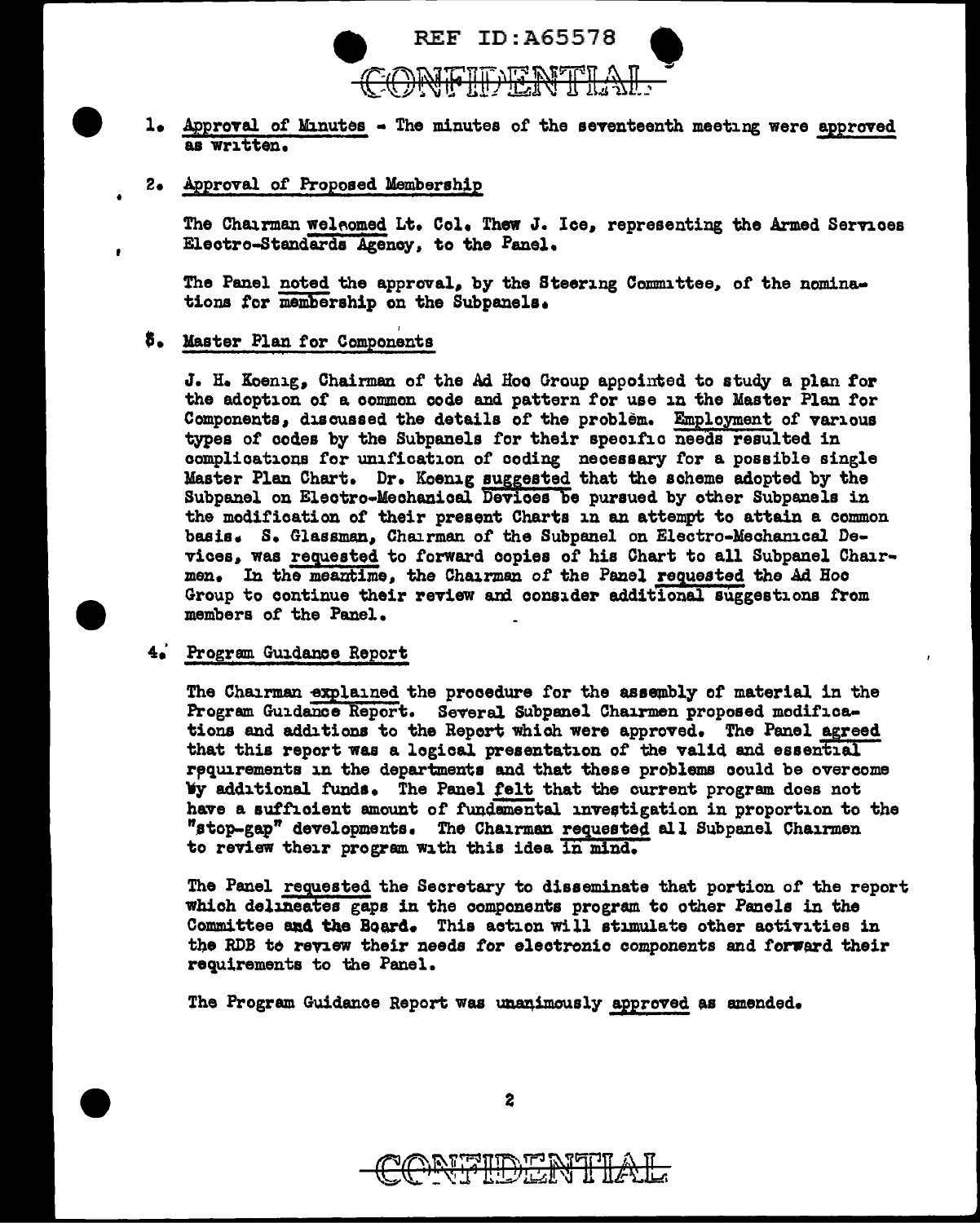

# • 6e Revision of Summary Charts

The Secretary distributed EL 71/3 which is a memo for Panel and Subpanel Chairmen on the proposed form for the New Summary Charts. E. A. Speakman, Executive Director, stated that the form proposed may be modified by the Panel to define speoific items more expressively. A. W. Rogers suggested that the "magnitude" (paragraph 2.3 of EL 71/3) be divided into two columns; one for past obligations and the other for future obligations. This suggestion will be oonsidered by the Secretariat in the formulation of the IBM preparation of the Summary Charts. The Chairman requested all Subpanel Chairmen to submit to the Seoretary by l February 1950 the modified summary charts with the most recent information.

# s. Production of Ductile Bismuth Wire

J. Marsten informed the Panel of the feeling, thus far, that no potential use can be found for duotile bismuth wire in the field of the Subpanel on Resistors. Its coefficient of magneto-resistance is claimed to be approximately  $7\%$  per kilogram and it is felt that this is too small to be *ot* any great value. Background information has been forwarded to the Subpanel on Coils, Inductors and Transformers tor further investigation. The Air Force representative plotted a series of curves on the determination of resistance variation as a function of magnetic intensity at constant room temperature and resistance variation as a function of temperature. One copy of these charts are available in the office of the Seoretariat.

## 7. Assignment of Component Cognizance

The Chairmen discussed the results of his conversation with two Panel Chairmen in the Committee on Equipment and Materials with regard to the responsibility for coordination of specific areas in the field of component: The Panel agreed with the Chairman to transfer to the Panel on Electrical Equipment the responsibility for rotating machinery, such as prime power equipment, on the basis of delegation in lieu of setting up for greater activity within the Panel on Components. It was pointed out that the Panel on Components would still retain the initiative for preparing general requirements for projects in this area. The transfer of cognizance for vibrator pack converters and hook-up and magnet wire was deferred at this time due to the peculiar need within the field of components.

The Chairman further discussed the division of responsibility between the Subpanel on Dielectric Materials and the Panel on Organic and Fibrous Materials. It was pointed out that the Panel on Organic and Fibrous Materials haa an alinoat exclusive interest in the physical. properties of' plastics and other organic and fibrous materials for end applications in such items as parachutes, clothing, tents, power equipment, etc. Further

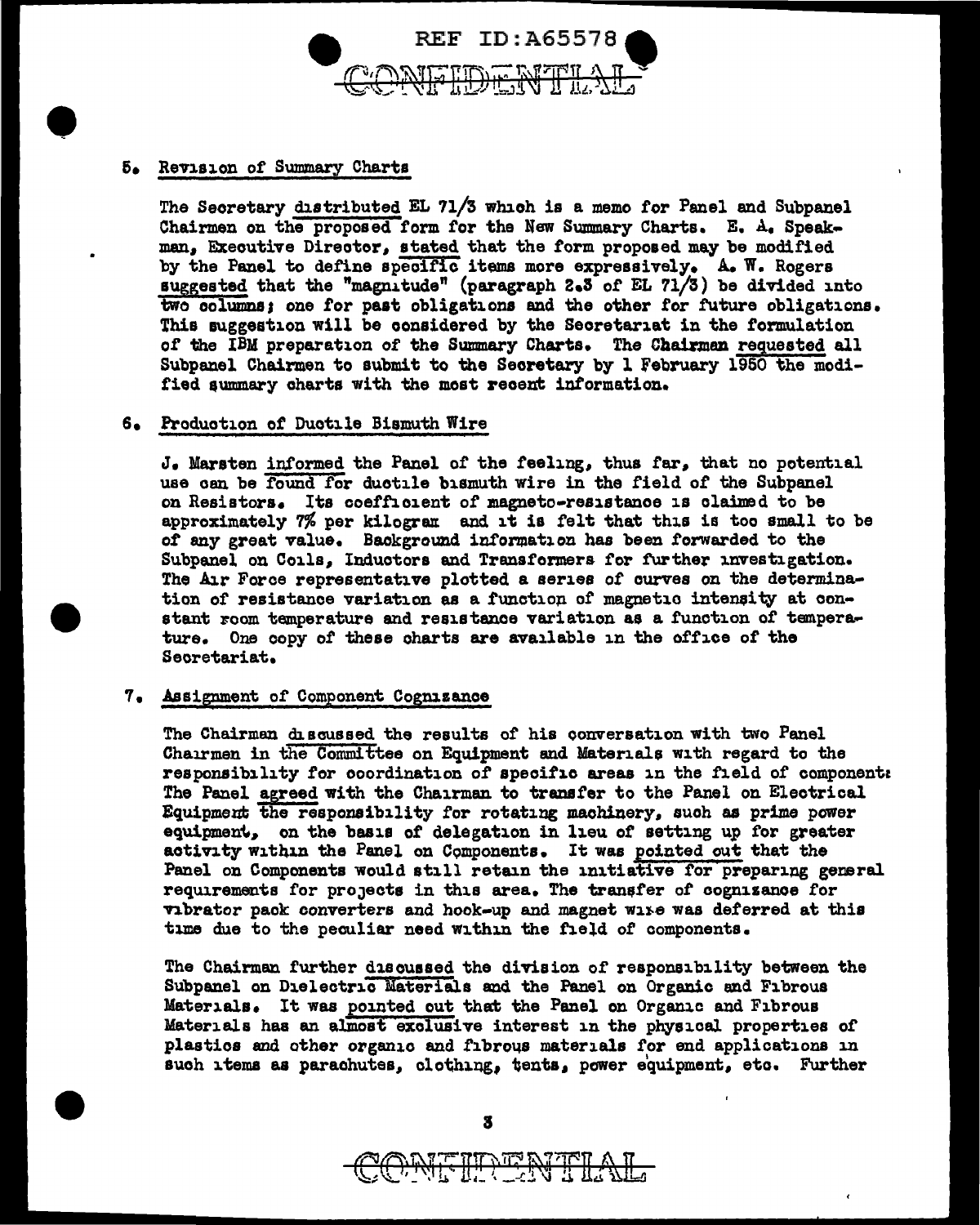

discussion between the two Chairmen is necessary in order to arrive at an appropriate line of demarcation between the two aotivities to preclude ' any duplication.

8. Elaboration of Munitions Board Circular No. 39 to Provide Further Information Concerning Jtrategio and Critical Materials

The Chairman designated H. W. Lord to collate the information submitted by all Subpanel Chairmen into a Panel report due in the office of the Secretariat by 15 February 1950. This report will be available for approve by the Panel at the next meeting and subsequently consolidated into the Committee report.

- 9. Other Business
	- 9.1 The Secretary advised all Subpanel Chairmen to prepare a record of any agreement concerning the assignment *ot* a proJect or proJects to a department during the Subpanel meeting. The Committee on Electronics has requested a periodic list of such assignments. Attached as LET  $40/2.2$  is an example of the type of information required.
	- 9.2 The Secretary informed the Panel of a request by the Joint Electronics Committee in the Munitions Board for indication of the service which has been assigned primary responsibility for the research and development of a list of component items. The Panel noted that this list of projects was not concerned with research and development since they were assigned JAN and ASESA project members. The Secretary was requested to reply to the Munitions Board.
	- 9.3 The Secretary was instructed to forward a problem, concerned with coordination between the Panel on Components and the Panel on Test Equipment. tor research and development on cavities (considered as both a component ani frequency meter). to the Subpanel on Frequenoy Control Devices for implementation.
	- 9.4 The Secretary read a portion of the minutes of the Panel on Electron Tubes, held 14 October 1949, with regard to a recommendation for trans ferring responsibility of ballast tubes to the Panel on Components. This item was deferred until the next meeting and J. Marsten will discuss this problem at that time.
	- 9.5 Due to the inactivity of the Subpanel on Magnetic Materials in the Committee on Basic Physical Sciences, an Ad Hoo Group on Magnetic Materials was established in the Panel on Components under the  $\epsilon$ 
		- Chairmanship *ot* L. c. Hicks. Service members were requested to. submit nominations to Dr. Hicks. It was suggested that the original



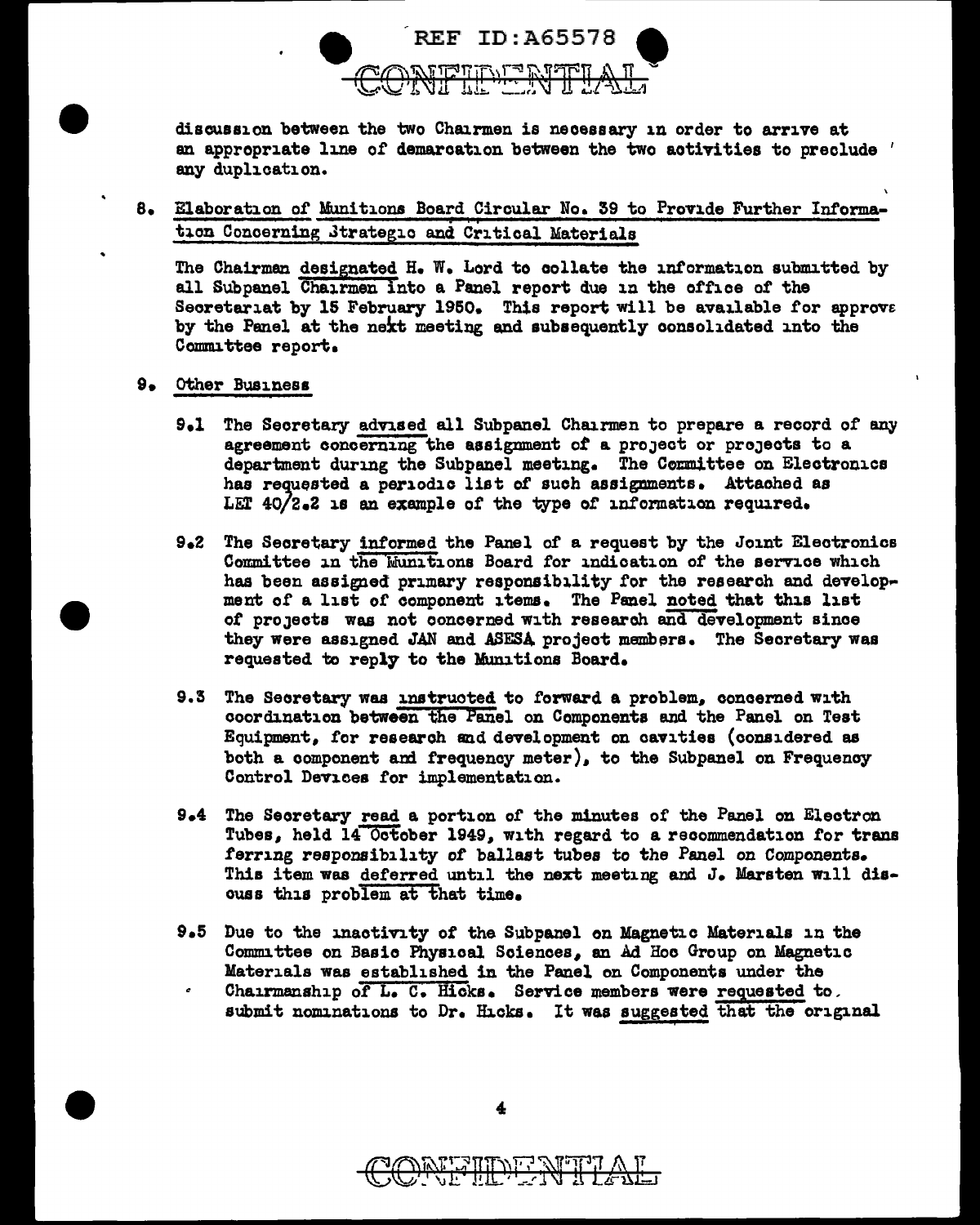

members *ot* the former Subpanel on Metals and Alloys be nominated as follows:  $\mathbf{r}$ 

| Civilians                                                                      | Army                                                                                           | Navy                                                                                                | Air Force                                                                     |
|--------------------------------------------------------------------------------|------------------------------------------------------------------------------------------------|-----------------------------------------------------------------------------------------------------|-------------------------------------------------------------------------------|
| $Dr, L, C, H_{L}$ cks,<br>Allegheny Ludlum<br>Steel Corp.<br>Brackenridge, Pa. | Mr. L. Reiss<br>Materials Section<br>C & M Branch<br>Squier Signal Lab.<br>Fort Monmouth, N.J. | Mr. Edwin J. Green<br><b>Bureau of Aeronautics</b><br>Room 1w66, Navy Dept.<br>Washington 25, D. C. | Mr. F.E. Wenge<br>AMC (MCREES-3)<br>Wright-Patter-<br>son AFB<br>Dayten, Ohio |
| Dr. A.C.Beiler                                                                 |                                                                                                | Dr. Henry E. Stauss                                                                                 |                                                                               |
| Materials Eng.                                                                 |                                                                                                | Naval Research Lab.                                                                                 |                                                                               |
| Section                                                                        |                                                                                                | Building 9, Room 200                                                                                |                                                                               |
| Westinghouse Elec.<br>Corp.                                                    |                                                                                                | Washington 25, D.C.                                                                                 |                                                                               |
| East Pittsburgh, Pa.                                                           |                                                                                                | Mr. W. C. Tomey                                                                                     |                                                                               |
|                                                                                |                                                                                                | Bureau of Ships                                                                                     |                                                                               |
| Mr. R. L. Sanford                                                              |                                                                                                | Code 934B, Room 3327                                                                                |                                                                               |
| National Bureau of                                                             |                                                                                                | Navy Department                                                                                     |                                                                               |
| Standards                                                                      |                                                                                                | Washington 25, D. C.                                                                                |                                                                               |
| Washington 25, D. C.                                                           |                                                                                                |                                                                                                     |                                                                               |
|                                                                                |                                                                                                | Mr. Edward A. Gaugler                                                                               |                                                                               |
|                                                                                |                                                                                                | Chief, Magnetic                                                                                     |                                                                               |
|                                                                                |                                                                                                | Materials Subdivision                                                                               |                                                                               |
|                                                                                |                                                                                                | Naval Ordnance Lab.                                                                                 |                                                                               |
|                                                                                |                                                                                                | White Oak, Silver Spring 19                                                                         |                                                                               |
|                                                                                |                                                                                                | Maryland                                                                                            |                                                                               |
|                                                                                | 10. Date and Place of the Next Meeting                                                         |                                                                                                     |                                                                               |

The next meeting of the Panel was scheduled for 27 February 1950

in the offices of the RDB, Washington, D. C.



<u>ли,</u> - F -97

û

 $\mathbf{r}$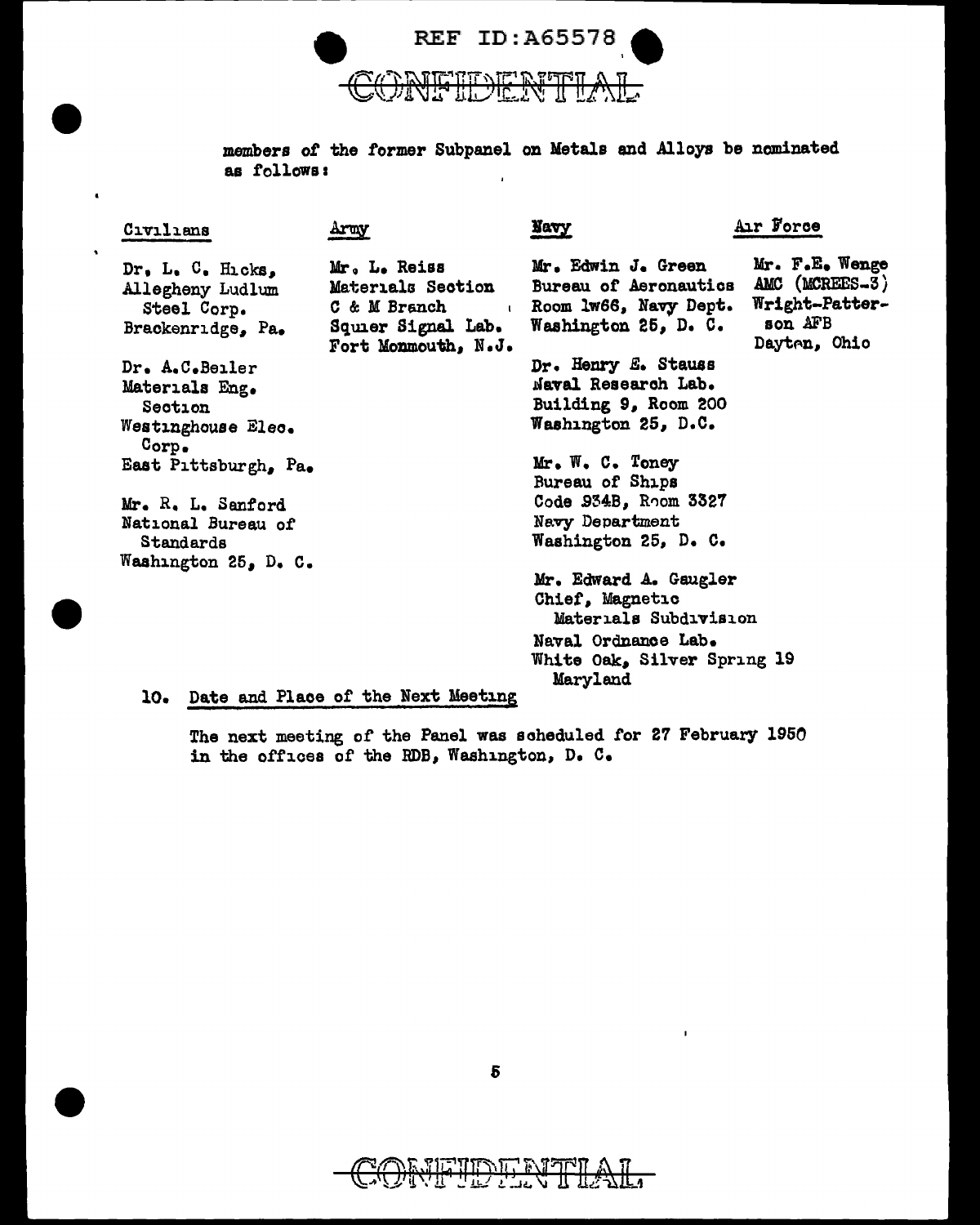LET  $40/2.2$ 

 $\ddot{\phantom{0}}$ 



RESEARCH AND DEVELOPMENT BOARD Committee on Electronics Panel on Electron Tubes



Subpanel on Receiving Tubes

Completed Action on Proposed Projects

- 2. The actions listed here were taken by the Subpanel on Receiving Tubes at its 21 September 1949 meeting and concurred in by the Panel on Electron Tubes at its 14 October 1949 meeting. The responsible department appears underlined at the end of each description.
	- 2.1 Approval for a proposal by Raytheon for internal neutral-1zation for the 6J6. Navy (Bureau of Ships)
	- 2.2 Approval for the investigation of a non-microphonic filamentary design on tube types similar to the 1U4, as per Signal Corps specification RTS512. Army (Signal Corps)
	- 2.3 Approval for the development of a 26.5 V heater type power output tube similar to the 2E26 and a 26.5 V heater type driver tube, similar to the 5A6, capable of operation up to 70 Mg (preferably 100 Mg) and a power output of 2  $\overline{n}$ . as per Signal Corps specification RTS 328. Army (Signal Corps)
	- 2.4 Approval for the development of a tube for gated amplifier service having a transconductance of a 7AK7 and the size, power handling capacities, and input power of the 6AS6, as per Signal Corps specification RTS178. Army (Signal Corps)
	- 2.5 Approval for the development of a low mu twin triode with a 26.5 V heater similar to the 6AS7G for use in voltage regulator circuits. Army (Signal Corps)
	- 2.6 Approval for the development of a series of current regulator tubes with improved regulation and temperature control. as per Signal Corps specification RTS 600. (Question of P.E.T. cognizance of ballast tubes is being investigated.) Army (Signal Corps)

 $10/4/49$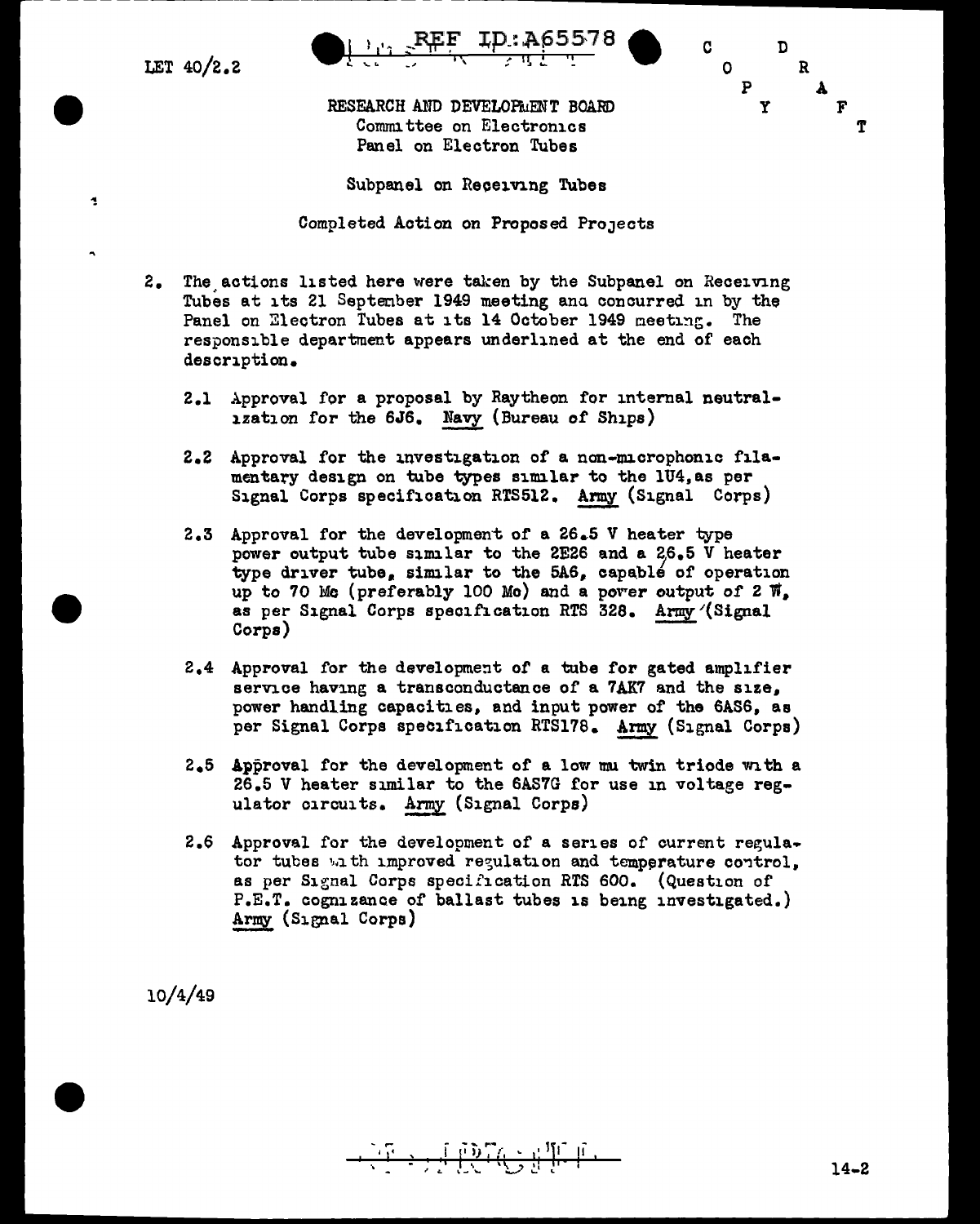

LET 40/2.2

..

'\

D 0 R  $P$   $\lambda$ y F T

RESEARCH AND DEVELOPLENT BOARD Committee on Llectronics Panel on Electron Tubes

Subpanel on RF Tubes

Completed Action on Proposed ProJeots

- 3. The actions listed here were taken by the Suopanel on RF Tubes at its 29 Septemter 1949 meeting and concurred in by the Panel on Electron Tubes at its 14 October 1949 meeting. The responsible department appears underlined at the end of each descripttion.
	- 3.1 Approval of a general program for providing tubes and crystals in the  $3-4$  mm. region with individual tube projects to be coordinated as they arise, Army (Signal Corps)
	- 3~2 Approval of study phase of the high power klystron development at Sperry. Navy (Bureau of Ordnance)
	- 3.3 Approval of the extension of the Signal Corps contract at Raytheon for the development of high power S-band magnetrons. Army (Signal Corps)
	- $3.4$  Assignment of the h-gh power magnetron anode study (coordinated at 27 ..ay 1949 meeting) to the Wavy (Bureau of Ships)

10/4/49